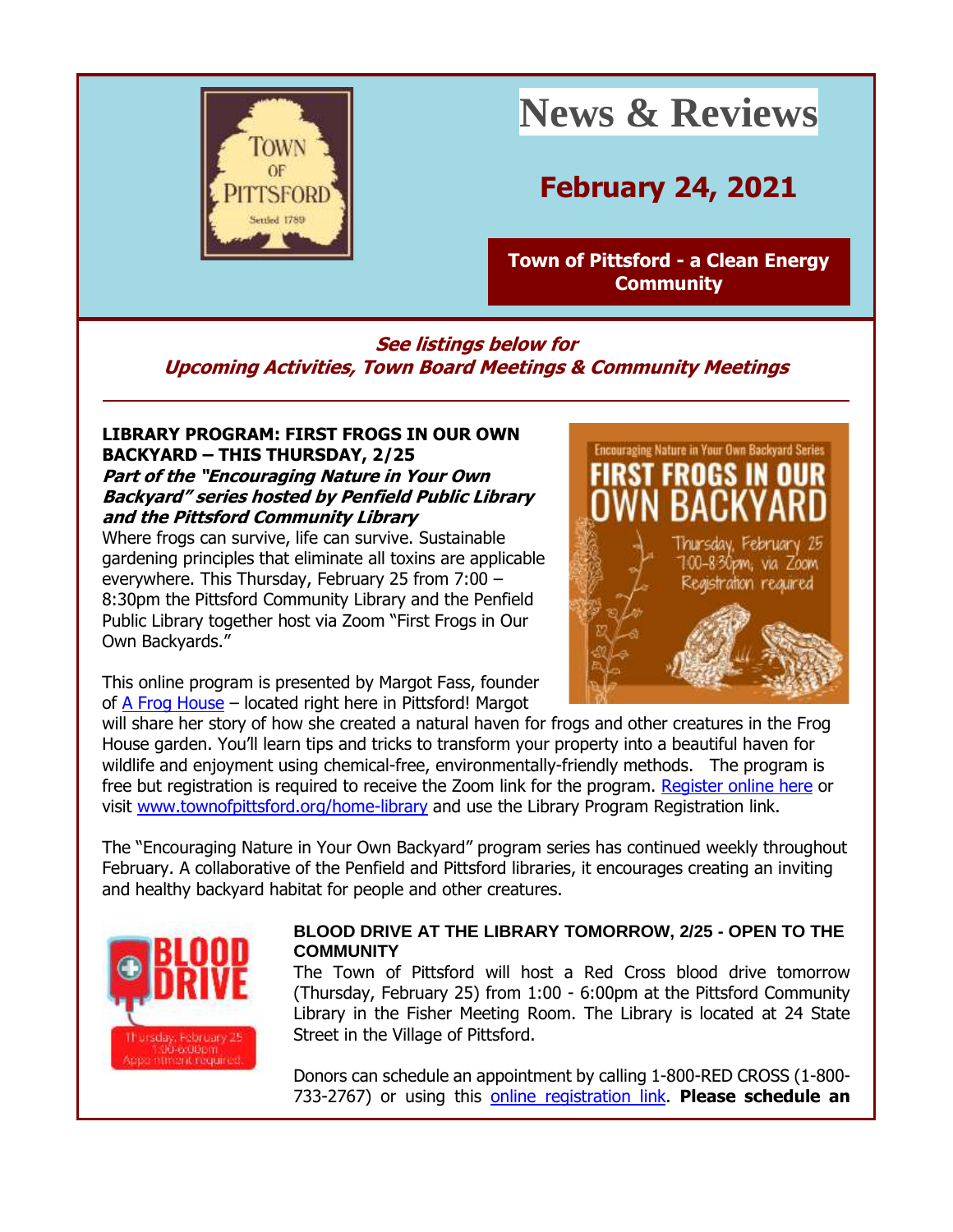#### **appointment prior to your arrival to help ensure we can safely manage the flow of donors.**

**The Red Cross will be following all COVID-19 guidelines during the blood drive;** additional precautions in place include physical distancing protocols, face coverings, health screenings and enhanced cleaning procedures. Enhanced safety practices include:

- **Pre-Donation Donor Temperature Screening** all donors must have their temperature taken onsite before entering the blood drive; those with a temperature greater than 99.5°F will be asked to donate at another time and will not enter.
- **Masks** all donors, staff and volunteers are required to wear masks; those without a mask will be provided with one.
- **Enhanced Disinfecting** hand sanitizer will be available in multiple areas and donor beds will be sanitized between every donor.
- **All staff will be screened for temperature and symptoms** before working; staff will wear gloves throughout entire blood drive, changing gloves between every donor.

Donors can save time using the RapidPass registration process. Just visit [www.redcrossblood.org/RapidPass](http://r20.rs6.net/tn.jsp?f=001odivNNQ7vWuHnUpd30LdpoIosi8BXWQVl78BW-ObLpk45f7mAHXcS7gv5sU1aSjm1QlOzaIt2X88SaczHG4TaqXsqgI056ykyeMNSoHsu8wtDu8Xs4vDEB3BTS458V7i5J7DBjMXDVGE5GwhSs5H0B2wl0sOnLgavVYhk1Pd4u0=&c=y9sh7mkpeuacBUf7XOf6TdCxnwGflFkeShgxmwICPvS3gG3zhWjrXw==&ch=GWA1XfCcw3aH8a4haHeLH92JYnvoPEkprA9ypLHmGJx7tJKI8PY5Cw==) on the day of your scheduled donation, read the information, answer the questions, then print or email yourself the pass.

Donating blood is a simple thing to do, but it can make a big difference in the lives of others. **Current natural disasters and the complexities of COVID-19 mean your help is needed now more than ever.** The Red Cross has the ability to move blood around the country to wherever, and whenever, it is needed most. **All blood, platelet and plasma donations will be tested for COVID-19 antibodies as well.** The test may indicate if the donor's immune system has produced antibodies to this coronavirus, regardless of whether they developed symptoms.

As we continue to navigate this pandemic, blood donations remain essential to the health of our communities. The Red Cross needs the ongoing support of blood donors and blood drive hosts to ensure blood products are available for patients battling disease and facing the unexpected. If you are eligible and feeling well, please make an appointment today to give by using the Red Cross Blood Donor App, visiting [RedCrossBlood.org](http://r20.rs6.net/tn.jsp?f=001odivNNQ7vWuHnUpd30LdpoIosi8BXWQVl78BW-ObLpk45f7mAHXcS0rb4u37z7Xrk2iCI6_PvVnAVXHjSN2BghALxg46loCOUKRR_UMiZq4jQgqa8Vpziveg_nm2pzztCabsMEwDHfDRt3ASPycRVA==&c=y9sh7mkpeuacBUf7XOf6TdCxnwGflFkeShgxmwICPvS3gG3zhWjrXw==&ch=GWA1XfCcw3aH8a4haHeLH92JYnvoPEkprA9ypLHmGJx7tJKI8PY5Cw==) or calling 800-RED-CROSS.

### **ONLINE BALANCE CLASS FOR SENIORS, 1st THREE MONDAYS EACH MONTH**

Seniors – here's one way to stay active until we can welcome you back: our free online Balance class! It's a great way to help improve strength, mobility and balance, which can help you stay active and prevent falls. Class is held on Zoom from 1:15 – 2:00pm on the first three Mondays of each month. **The next class is this Monday, March 1.** Participants must register to receive the Zoom link. To register, and for more information, call our Senior Programs office at (585) 248- 6235.

#### **TOWN ZONING CODE UPDATE ONLINE WORKSHOP IS MARCH 13**

The Town of Pittsford invites all residents and stakeholders to kick off the Town's Zoning Code Update by participating in an online Community Workshop on **Saturday, March 13** at **10:00am**. The workshop will be held remotely through Zoom, an online meeting format that can be accessed with or without an account. Those who wish to participate can join the Workshop by accessing the Zoom link provided through this webpage: www.townofpittsford.org/zoningupdate. The project website also offers background information on the Zoning Code Update, the project timeline, and public input tools. The contents of the project webpage will be updated as the Zoning Code Update progresses.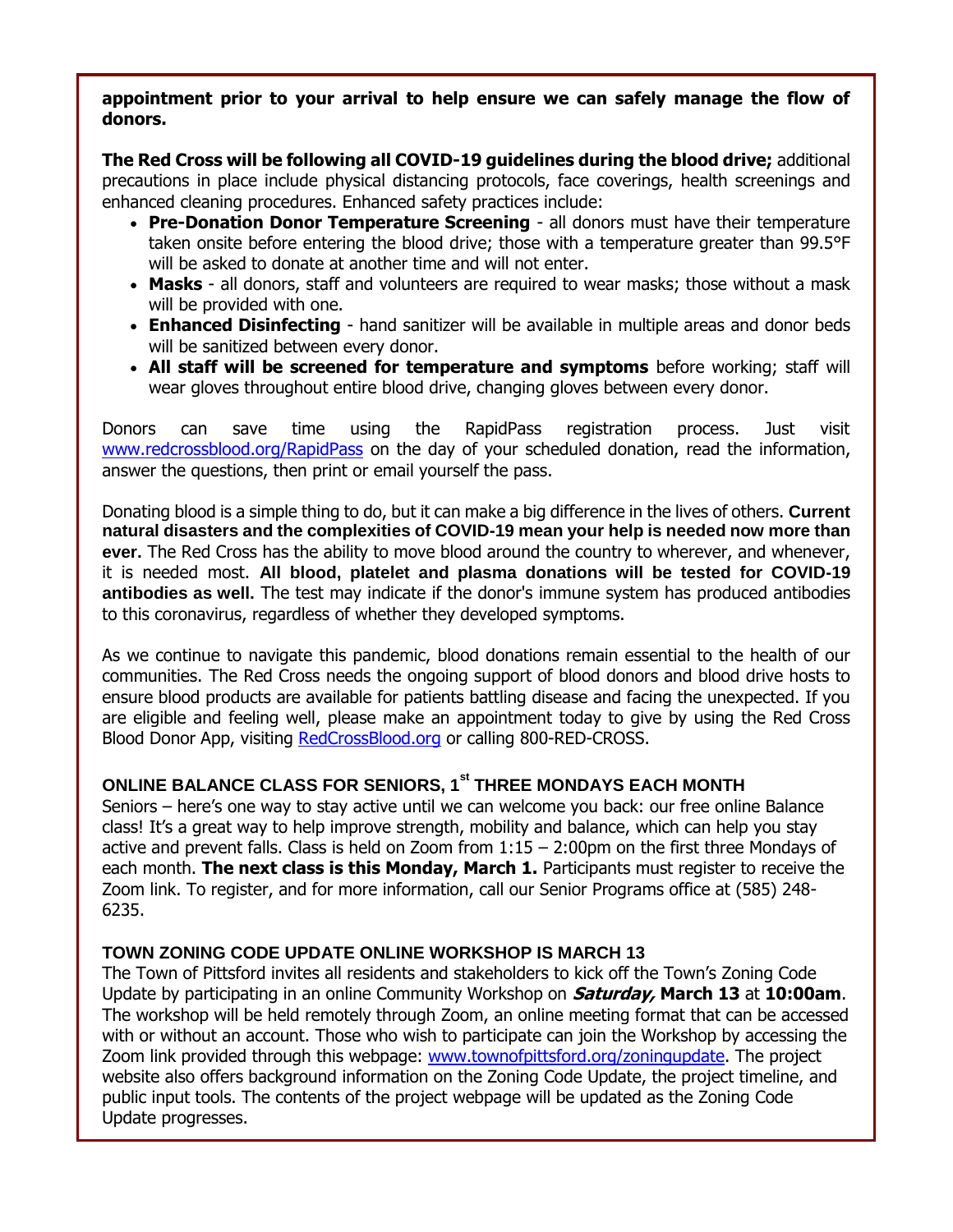Municipal zoning codes influence the communities they serve in a variety of ways. Primarily, they dictate the types of land uses allowable and in which locations. They also inform the design of buildings and landscapes and outline property maintenance expectations. Municipal zoning codes are shaped over time based on the land use recommendations in local community planning initiatives and feedback from the community. The Town of Pittsford's Zoning Code (Town Code Chapter 185) was adopted in 1992 and amended multiple times thereafter (most recently in June 2020). Over time, shifts in markets and technologies, and continuing planning initiatives, including the Town's recent local plans and studies such as the 2019 Comprehensive Plan and 2020 Joint Town and Village Active Transportation Plan, drive the need to update the Zoning Code.

The Town of Pittsford has hired a team of community planning and zoning professionals led by Barton & Loguidice to lead the Zoning Code Update. Through this update, the Town intends to bring the Zoning Code into alignment with the goals of the 2019 Comprehensive Plan and other recent planning initiatives. This effort is also intended to improve the Zoning Code's clarity and user-friendliness.

The Town of Pittsford's current Zoning Code is available for review through eCode360 at this link: [https://ecode360.com/6435505](http://r20.rs6.net/tn.jsp?f=001odivNNQ7vWuHnUpd30LdpoIosi8BXWQVl78BW-ObLpk45f7mAHXcSwvOLbRsAGvRO17i2U4of3vlLjT7IyHEpReAprsvJa8717R4ezObltqZCnAbwhzeePuHxtRUQBrftMV-kdYSUZDSGmxlTOR-XA==&c=y9sh7mkpeuacBUf7XOf6TdCxnwGflFkeShgxmwICPvS3gG3zhWjrXw==&ch=GWA1XfCcw3aH8a4haHeLH92JYnvoPEkprA9ypLHmGJx7tJKI8PY5Cw==)

The Town of Pittsford's current Zoning Map is available for review on the Town's website: [http://www.townofpittsford.org/home-zoning-districts](http://r20.rs6.net/tn.jsp?f=001odivNNQ7vWuHnUpd30LdpoIosi8BXWQVl78BW-ObLpk45f7mAHXcSwvOLbRsAGvR2v-CJ4AgfcKyewyqpgPExmPek12jmEBS_dXi4M0KLFpjcZpQKVJWeEd4MGSHBNtjUgl9eOb6DYVWVoYSeJRvvaF5ktd9AGVj-kHtFmbzAo1kwvwR-VSRsA==&c=y9sh7mkpeuacBUf7XOf6TdCxnwGflFkeShgxmwICPvS3gG3zhWjrXw==&ch=GWA1XfCcw3aH8a4haHeLH92JYnvoPEkprA9ypLHmGJx7tJKI8PY5Cw==)

The Online Community Workshop on March 13, will provide an overview of the proposed Zoning Code update process, an introduction to the basics of zoning, and initial observations of the Town's Code. The Workshop will be recorded and posted online for those who are unable to attend at the scheduled date and time. Additional public input events – including an opportunity to provide direct feedback on the proposed Zoning Code and Map updates – will be offered later on in the project timeline.

All Town of Pittsford stakeholders (i.e. residents, business and property owners, community leaders, and taxpayers) are encouraged to attend the Workshop. Substantial input and feedback from community members is essential to ensure the updated Zoning Code reflects the community's development preferences and future vision.

#### **BLACK HISTORY MONTH PROGRAMS AND RESOURCES – ONLINE**

Pittsford continues to honor Black History Month with programs and resources through our Pittsford Community Library. In addition to displays, resources and contemporary Black novelist recommendations, the Library offers online programs and resources that highlight discourse on race and Black lives, including:

#### **Meet Asa Dunbar, African-American Pioneer on Irondequoit Bay**

Asa Dunbar was the first African American resident of Rochester,

and he made his home near the Irondequoit Bay. Learn about his life and his important role in the community in this [online recorded lecture](http://r20.rs6.net/tn.jsp?f=001odivNNQ7vWuHnUpd30LdpoIosi8BXWQVl78BW-ObLpk45f7mAHXcSwvOLbRsAGvROX5geV32qBBaqluj3g4ImHKTYUW0tMDqzslnLMUb09qYE3plGDcZmVemHeIFnNzk29JqUO3JuHwigpGIzH13cDE_dzArxUJDMcswpbHjmq9DT3uWiEJkQOPsF5Xag1mEI8Ffy2NkW8I=&c=y9sh7mkpeuacBUf7XOf6TdCxnwGflFkeShgxmwICPvS3gG3zhWjrXw==&ch=GWA1XfCcw3aH8a4haHeLH92JYnvoPEkprA9ypLHmGJx7tJKI8PY5Cw==) from Mary Jo Lanphear, the town historian of Brighton. This is a recording of a presentation hosted by the Irondequoit Public Library.



"The more you know of your history, the more liberated you are."

MAYA ANGELOU<br>RITER AND CIVIL RIGHTS ACTIVIST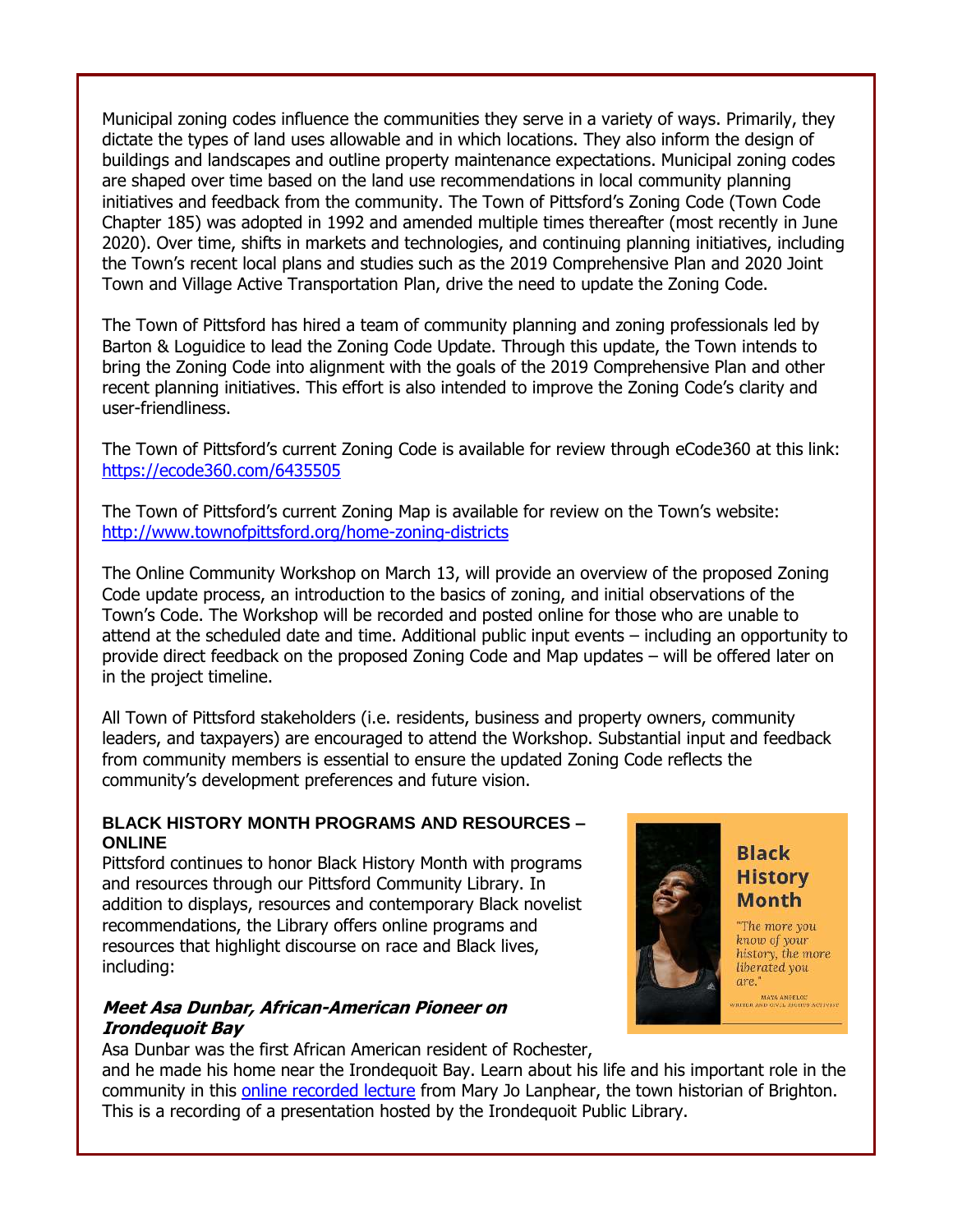#### **Amistad Research Center**

Explore the **Amistad Research Center through Google Arts & Culture**, which provides digital access to museum exhibits and collections. The [Amistad Research Center archive,](http://r20.rs6.net/tn.jsp?f=001odivNNQ7vWuHnUpd30LdpoIosi8BXWQVl78BW-ObLpk45f7mAHXcSwvOLbRsAGvR7JpFvgpuhf_seeM-pPw2-CD_GwKcVw0_Vil8SYe4EEa1ZChMGH6xAa5oiUdOIMAcZZnMZWOMImGxANUqwbnjPl6RVzPqmO8B&c=y9sh7mkpeuacBUf7XOf6TdCxnwGflFkeShgxmwICPvS3gG3zhWjrXw==&ch=GWA1XfCcw3aH8a4haHeLH92JYnvoPEkprA9ypLHmGJx7tJKI8PY5Cw==) housed at Tulane University, is committed to collecting, preserving, and providing open access to original materials that reference the social and cultural importance of America's ethnic and racial history, the African Diaspora, and civil rights.

Find several **Black History Month displays** throughout the Library, each featuring different content (popular and new fiction and nonfiction, local history, movies and music, art, and children's materials). A display in the children's area features famous Black figures in American history. And be sure to check the **Library eNewsletter and social media** channels **for resources and events** relevant to Black History Month – throughout the month of February and beyond!

The Pittsford Community Library is located at 24 State Street. Visit the Library's web page at [www.townofpittsford.org/home-library](http://r20.rs6.net/tn.jsp?f=001odivNNQ7vWuHnUpd30LdpoIosi8BXWQVl78BW-ObLpk45f7mAHXcS8r_fWgbJp-A0JqMhRFGKf6JkqmMXIq_Fi1E2jzmQQI6xVYmLQ1gkkx_FID4lndi8nGNFInxgkcOeTDMinAdYKjHTzAyMYoVyoYG19dYTyp1J-_iQQuvt1k=&c=y9sh7mkpeuacBUf7XOf6TdCxnwGflFkeShgxmwICPvS3gG3zhWjrXw==&ch=GWA1XfCcw3aH8a4haHeLH92JYnvoPEkprA9ypLHmGJx7tJKI8PY5Cw==) for current Library hours. Please note face coverings and appropriate physical distancing are required at all times when visiting the Library.



#### **RAINBOW CLASSIC 3-GAME SERIES CONTINUES WEDNESDAY, 3/3 AT 7:30 PM Games benefit Golisano Children's Hospital & Honor the Memory of Pittsford Students**

The Rainbow Classic is back and continues next Wednesday, March 3 at 7:30pm with the second of three games as the

Mendon and Sutherland Girls Varsity Basketball teams hit the court to support Golisano Children's Hospital. Visit [https://vcloud.blueframetech.com/broadcast/ppv/234578](http://r20.rs6.net/tn.jsp?f=001odivNNQ7vWuHnUpd30LdpoIosi8BXWQVl78BW-ObLpk45f7mAHXcSwvOLbRsAGvRbk36JXqWTAZLZ8mw5cntsR4VWybV72Z7pENrcIC1wdvMFQTECA-NEgFgVtHXAwRFzj0G57yYofAnmeJkeItDRfLGnWap2-D3nLegNPc-vsV9iSjx4jy9w1w3f2CEMKDmgKTpem11Hh8OSaAp_tA4aPAgTrbNwiWRkidvXGDVdXyRSn7vhBmwAuKJW4M17zia7ZfK98NLwU7cPBD1AKdZKA==&c=y9sh7mkpeuacBUf7XOf6TdCxnwGflFkeShgxmwICPvS3gG3zhWjrXw==&ch=GWA1XfCcw3aH8a4haHeLH92JYnvoPEkprA9ypLHmGJx7tJKI8PY5Cw==) to donate \$10 and view a livestream of the game.

Game three is Saturday, March 6 at 5:00pm and features the final Boys Varsity Basketball game of the Rainbow Classic at [https://vcloud.blueframetech.com/broadcast/ppv/234579.](http://r20.rs6.net/tn.jsp?f=001odivNNQ7vWuHnUpd30LdpoIosi8BXWQVl78BW-ObLpk45f7mAHXcSwvOLbRsAGvRTInT5Iyd5ccUxtz9YvWpA0Midm4I5PqBNKEJcmwh2Msf8DzaeKKLUH2F8tW-gv-iy0KcXdPL-tfB3CR9z2HNIJu04zSNLl2Q7BDqT4UCSaMZVSG7_jwTkaP_KL2vOMSoFm3ua-8T7pmdPTr8k3QetVrXtsuqUHphhXNaMRxA8Oxv_MbQcUyyU5Y56Ludj-XkTlk1LCZMGLcSEkedlZKhbQ==&c=y9sh7mkpeuacBUf7XOf6TdCxnwGflFkeShgxmwICPvS3gG3zhWjrXw==&ch=GWA1XfCcw3aH8a4haHeLH92JYnvoPEkprA9ypLHmGJx7tJKI8PY5Cw==) Cheer your teams on, support a great cause and help Golisano Children's Hospital find gold at the end of the Rainbow!

The Rainbow Classic started as an idea of a parent, a student-athlete and a coach in memory of Park Road Elementary School student Katelyn Pasley. It later expanded to include the memory of 2002 Sutherland High School graduate Ryan McCluski. Both were patients at the Golisano Children's Hospital, and the name for the Rainbow Classic was inspired by Katelyn Pasley who drew rainbows while in the hospital. The event now honors the memory of many Pittsford students and has become so popular that it sells out year after year as students, staff and families come together to support the Golisano Children's Hospital and pay tribute to the memory of loved ones. To learn more, please visit the [Rainbow Classic web page.](http://r20.rs6.net/tn.jsp?f=001odivNNQ7vWuHnUpd30LdpoIosi8BXWQVl78BW-ObLpk45f7mAHXcS28vX3I3d8n22pp_KQt64rJaquAfAhxtz4GYfMOycoDQ8J48cLbV5nA9Y4zmBRxCmsUOxkD-BI7EhPlDbd1-SHNPj2firbHO3XEgmWhW_kgboqz24sbuLfM=&c=y9sh7mkpeuacBUf7XOf6TdCxnwGflFkeShgxmwICPvS3gG3zhWjrXw==&ch=GWA1XfCcw3aH8a4haHeLH92JYnvoPEkprA9ypLHmGJx7tJKI8PY5Cw==)

#### **EQUITY ADVISORY COMMITTEE OPENINGS – APPLICATION DEADLINE 3/5**

Residents interested in appointment by the Town Board to the Town's newly-created Equity Advisory Committee should submit their resume and a cover letter to the Supervisor's office at 11 South Main Street or by email to [sreddick@townofpittsford.org.](mailto:sreddick@townofpittsford.org?subject=Equity%20Advisory%20Committee%20application) In the cover letter, please describe what expertise in this area you bring or what experience you have had with advising in this area.

Four positions are open. All applicants will be interviewed by members of the Town Board, who will vote on appointments once interviews are concluded. To ensure full opportunity, for everyone interested, **letters of interest and resumes will be accepted through Friday, March 5**.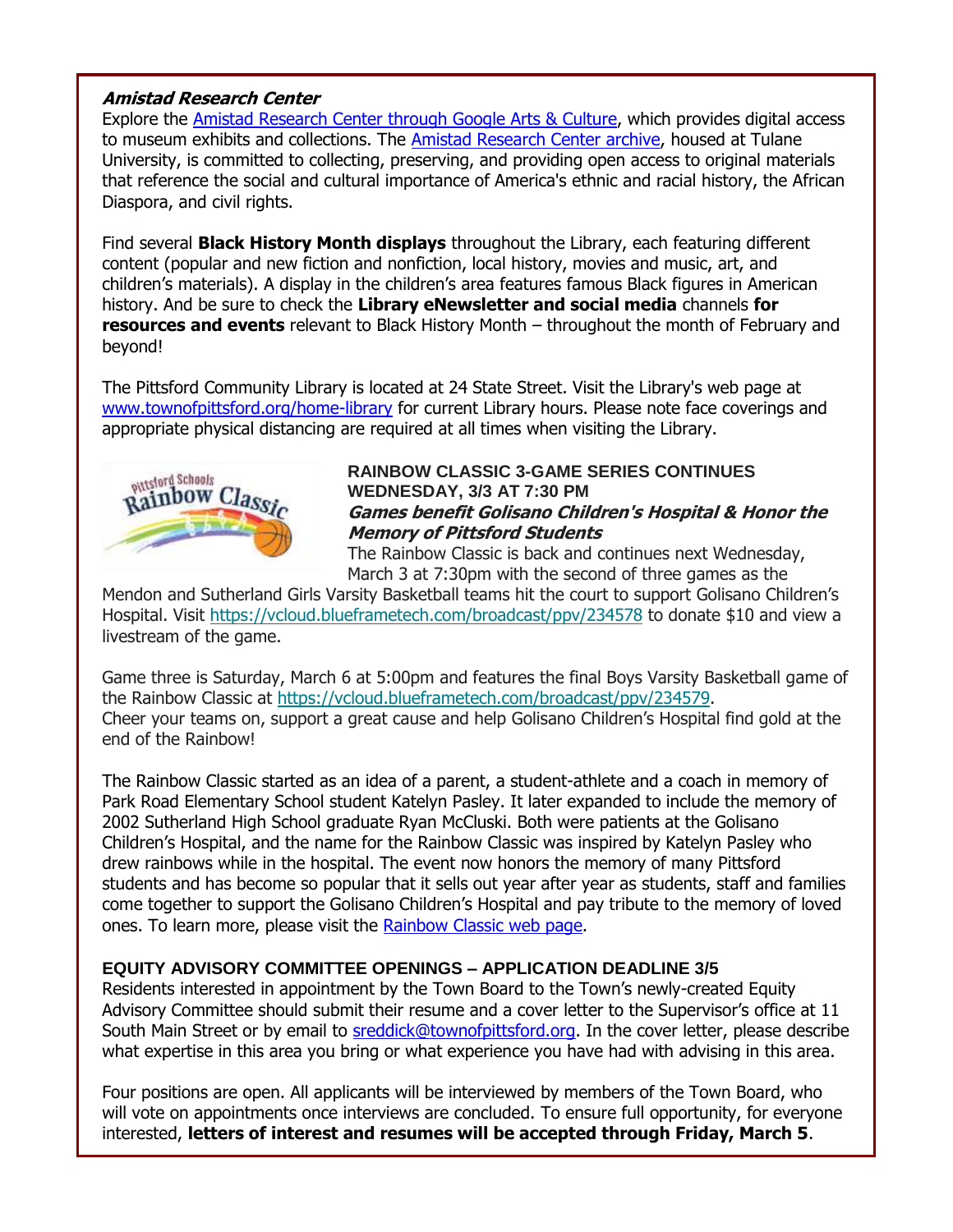#### **PITTSFORD SCHOOLS CELEBRATES NATIONAL PUBLIC SCHOOLS WEEK**

Pittsford Schools joins school districts and education groups across the country for National "Public Schools Week," February 22-26, 2021, a week that celebrates the nation's public schools, students, families, and the many educators, administrators and school professionals who work to help students achieve their greatest potential.

Schools look different this year, but the commitment to students is still the same: to keep students safe, learning, and growing.

Strong public schools build knowledge and skills young people need to succeed in a global, knowledge-based world. America's public schools educate, prepare and provide opportunities for nine out of 10 students in the country, more than 50 million students, regardless of ability, race, wealth, language, religion or country of origin.

Pittsford Central School District thanks its families, staff and community members for their continuous support of our students. And we thank Pittsford Schools for educating and supporting our students!

#### **REMINDERS**

#### **CHAMBER MAYORAL & VILLAGE TRUSTEES FORUM TOMORROW, 2/25**

The Pittsford Chamber of Commerce will host an online Mayoral and Village Trustee Candidates Forum tomorrow (Thursday, February 25) from 7:00-8:00pm. This Virtual Forum is open to Pittsford Residents and Chamber Members only. Pre-registration is required and attendees will be qualified based on their residency. This forum is an opportunity to hear the candidates' positions on issues, and for the candidates to answer questions submitted by residents in advance. Click the following [link for more information and to register](http://r20.rs6.net/tn.jsp?f=001odivNNQ7vWuHnUpd30LdpoIosi8BXWQVl78BW-ObLpk45f7mAHXcSwvOLbRsAGvRITCLbjztzDk-vTyk-ZFn6hGdokv18MEn49vCPVREaYJyBKYquwDKTNE514hr3jHZgNSkZm94vq06WA2H7cZW8xCfqAA_Lfofdti05ua2UciI-uAPMyQWuRtSlwBcsL1CWrjltGro1O4YadaZqd3OOdc1dJMcpajNs0yi-t52eLk2E3L7eKp7lg==&c=y9sh7mkpeuacBUf7XOf6TdCxnwGflFkeShgxmwICPvS3gG3zhWjrXw==&ch=GWA1XfCcw3aH8a4haHeLH92JYnvoPEkprA9ypLHmGJx7tJKI8PY5Cw==) or visit [www.pittsfordchamber.org.](http://www.pittsfordchamber.org/)



#### **STATE STREET BRIDGE IS CLOSED Bridge expected to remain closed for 6 months**

The NYS Department of Transportation has closed the State Street (Route 31) Bridge over the canal in Pittsford Village to conduct needed work on the bridge. Per NYS DOT, the bridge will remain closed for up to six months as the contractor works to rehabilitate the steel floor system, replace the concrete bridge deck, paint the lower section, and improve approaches to meet Americans with Disabilities Act (ADA) standards.

During construction, **NYSDOT signed detours will be posted using** I-490, NY-31F (East Ave/Fairport Road), and NY-96 (North Main Street/East Avenue). Recreational boating and the Erie Canal Heritage Trail below the bridge will remain open throughout the project.

#### **The detour will be posted as follows:**

- **Eastbound:** Route 31 (Monroe Avenue) to Route 96 (North Main Street/East Avenue) to Route 31F (East Ave/Fairport Road) to 490 East, exit Route 31 (Palmyra Road/State Street).
- **Westbound:** Route 31 (Palmyra Road), enter 490 West, exit Route 31F (Fairport Road/East Ave) to Route 96 (East Ave/Main Street) to Route 31 (Monroe Ave/State Street).
- **Pedestrian detour:** will utilize the Canal Trail adjacent to Schoen Place, between Route 96 (North Main Street) and Route 31 (State Street).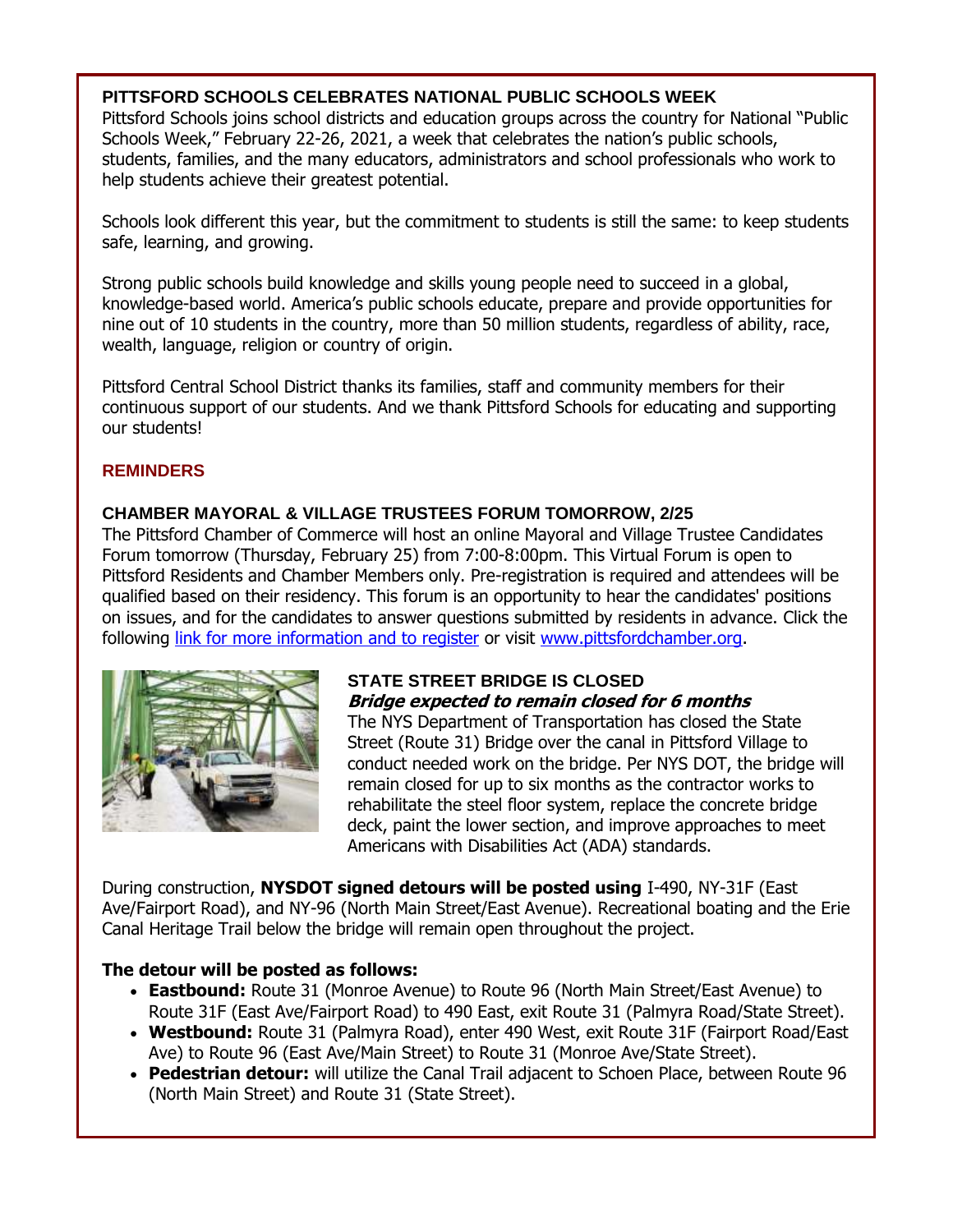A temporary traffic signal has been installed at the intersection of Schoen Place and Route 96 (North Main Street). **Schoen Place is designed to accommodate local traffic only due restricted weight limit and narrow width; trucks and through traffic should follow the detours posted by NYSDOT**.

Motorists will be kept informed with variable message signs and temporary work zone traffic control signs on site. Real-time traffic and construction updates can also be found by visiting [www.511ny.org.](http://r20.rs6.net/tn.jsp?f=001odivNNQ7vWuHnUpd30LdpoIosi8BXWQVl78BW-ObLpk45f7mAHXcSzi0ScMstBilbtu6yAAeS_aInfwZcxSUuVjfT7Zn0pFM8sURDd3ZctJ7wXYzWtnpVwInKSb0zvs5OJsF1RHVEnk=&c=y9sh7mkpeuacBUf7XOf6TdCxnwGflFkeShgxmwICPvS3gG3zhWjrXw==&ch=GWA1XfCcw3aH8a4haHeLH92JYnvoPEkprA9ypLHmGJx7tJKI8PY5Cw==) **Those with questions or concerns regarding the project should contact** Kevin Cannan, Engineer in Charge, at [Kevin.Cannan@dot.ny.gov,](mailto:Kevin.Cannan@dot.ny.gov) or by phone at (585) 364-0729.

Per the DOT, the bridge work is required to avoid frequent closures for temporary repairs, imposing a posted weight restriction, or permanent closure to vehicular traffic.

#### **SEASONAL PARKING RESTRICTIONS IN EFFECT THROUGH APRIL 1, 2021**

In order to facilitate snow removal, Town of Pittsford seasonal parking restrictions are currently in effect through April 1, 2021. Parking of any vehicle on public roads - including state highways and on the shoulder of all roads - is prohibited each year from November 15 through April 1 in all areas within the Town and outside of the Village. During this time, please don't park on or along public roads outside of the Village. Please note violators may be ticketed or towed.

When the snow flies, we need roadsides clear of vehicles so our plows can get through. This is especially true in neighborhoods, where the streets are narrower. Vehicles parked along the roadside can hinder plows accessing your neighborhood. Please help us keep our streets safe and accessible!

#### **ASL INTERPRETER ALWAYS AVAILABLE AT TOWN BOARD MEETINGS**

The Town of Pittsford has an American Sign Language interpreter available at every Pittsford Town Board meeting, to interpret for those who need this service. Those who can't attend a Town Board meeting in person but are planning to watch the meeting's live stream can confirm their need for the interpreter by emailing [comments@townofpittsford.org.](mailto:comments@townofpittsford.org?subject=ASL%20interperter%20request%20for%20Town%20Board%20meeting) Requests can be made in advance or can be emailed through the first ten minutes of the meeting. An on-demand Town Board meeting video with closed captioning will be available within 48 hours of the meeting; visit [www.townofpittsford.org/home-channel12](http://r20.rs6.net/tn.jsp?f=001odivNNQ7vWuHnUpd30LdpoIosi8BXWQVl78BW-ObLpk45f7mAHXcS2fgj0VxeNo10xUYifZoRfQrO3ntwqOeO9_pS_uZe9YuQCcJTU_tg_4bqi1vgDYs4zrvFls8Drp4NSDwjStkEusXXQWbmEx3GVjX8BfCHi2D7Hny6UEvHgo=&c=y9sh7mkpeuacBUf7XOf6TdCxnwGflFkeShgxmwICPvS3gG3zhWjrXw==&ch=GWA1XfCcw3aH8a4haHeLH92JYnvoPEkprA9ypLHmGJx7tJKI8PY5Cw==) and use the On-Demand links to view previously recorded meetings.

#### **UPCOMING COMMUNITY ACTIVITIES IN PITTSFORD**

- [Red Cross Blood Drive at Pittsford Community Library,](http://r20.rs6.net/tn.jsp?f=001odivNNQ7vWuHnUpd30LdpoIosi8BXWQVl78BW-ObLpk45f7mAHXcS6Zb9RS_ndzjA7-u4bMCu_W_1j9W9YQ7yu5mt29nK4BlqHw9VvsDdmZuiUs3ZARF1oI2uH5edEwnLWhKvua0usyE4QHpsB5UNyCc7A8L1Q7G_XsFdbComKGp88uc_knqxB_jDUDEifD2egjS0LD4rBwAP81tygZnWR6-5h4QrfnXwmcvsuxKibo=&c=y9sh7mkpeuacBUf7XOf6TdCxnwGflFkeShgxmwICPvS3gG3zhWjrXw==&ch=GWA1XfCcw3aH8a4haHeLH92JYnvoPEkprA9ypLHmGJx7tJKI8PY5Cw==) Thursday, 2/25, 1:00 6:00pm, Pittsford Community Library Fisher Meeting Room, 24 State Street; [schedule an appointment](http://r20.rs6.net/tn.jsp?f=001odivNNQ7vWuHnUpd30LdpoIosi8BXWQVl78BW-ObLpk45f7mAHXcS6Zb9RS_ndzjA7-u4bMCu_W_1j9W9YQ7yu5mt29nK4BlqHw9VvsDdmZuiUs3ZARF1oI2uH5edEwnLWhKvua0usyE4QHpsB5UNyCc7A8L1Q7G_XsFdbComKGp88uc_knqxB_jDUDEifD2egjS0LD4rBwAP81tygZnWR6-5h4QrfnXwmcvsuxKibo=&c=y9sh7mkpeuacBUf7XOf6TdCxnwGflFkeShgxmwICPvS3gG3zhWjrXw==&ch=GWA1XfCcw3aH8a4haHeLH92JYnvoPEkprA9ypLHmGJx7tJKI8PY5Cw==)  [in advance using this online registration link](http://r20.rs6.net/tn.jsp?f=001odivNNQ7vWuHnUpd30LdpoIosi8BXWQVl78BW-ObLpk45f7mAHXcS6Zb9RS_ndzjA7-u4bMCu_W_1j9W9YQ7yu5mt29nK4BlqHw9VvsDdmZuiUs3ZARF1oI2uH5edEwnLWhKvua0usyE4QHpsB5UNyCc7A8L1Q7G_XsFdbComKGp88uc_knqxB_jDUDEifD2egjS0LD4rBwAP81tygZnWR6-5h4QrfnXwmcvsuxKibo=&c=y9sh7mkpeuacBUf7XOf6TdCxnwGflFkeShgxmwICPvS3gG3zhWjrXw==&ch=GWA1XfCcw3aH8a4haHeLH92JYnvoPEkprA9ypLHmGJx7tJKI8PY5Cw==) or call 1-800-RED CROSS (1-800-733-2767); the Red Cross will be following all COVID-19 guidelines during the blood drive, for more information visit [www.redcrossblood.org.](http://www.redcrossblood.org/)
- [Pittsford Chamber of Commerce Mayoral & Village Trustees Forum,](http://r20.rs6.net/tn.jsp?f=001odivNNQ7vWuHnUpd30LdpoIosi8BXWQVl78BW-ObLpk45f7mAHXcSwvOLbRsAGvRITCLbjztzDk-vTyk-ZFn6hGdokv18MEn49vCPVREaYJyBKYquwDKTNE514hr3jHZgNSkZm94vq06WA2H7cZW8xCfqAA_Lfofdti05ua2UciI-uAPMyQWuRtSlwBcsL1CWrjltGro1O4YadaZqd3OOdc1dJMcpajNs0yi-t52eLk2E3L7eKp7lg==&c=y9sh7mkpeuacBUf7XOf6TdCxnwGflFkeShgxmwICPvS3gG3zhWjrXw==&ch=GWA1XfCcw3aH8a4haHeLH92JYnvoPEkprA9ypLHmGJx7tJKI8PY5Cw==) Thursday, February 25, 7:00 – 8:00pm, open to Pittsford residents and Pittsford Chamber members only; meeting will be held online, click the following [link for more information and to register](http://r20.rs6.net/tn.jsp?f=001odivNNQ7vWuHnUpd30LdpoIosi8BXWQVl78BW-ObLpk45f7mAHXcSwvOLbRsAGvRITCLbjztzDk-vTyk-ZFn6hGdokv18MEn49vCPVREaYJyBKYquwDKTNE514hr3jHZgNSkZm94vq06WA2H7cZW8xCfqAA_Lfofdti05ua2UciI-uAPMyQWuRtSlwBcsL1CWrjltGro1O4YadaZqd3OOdc1dJMcpajNs0yi-t52eLk2E3L7eKp7lg==&c=y9sh7mkpeuacBUf7XOf6TdCxnwGflFkeShgxmwICPvS3gG3zhWjrXw==&ch=GWA1XfCcw3aH8a4haHeLH92JYnvoPEkprA9ypLHmGJx7tJKI8PY5Cw==) or visit [www.pittsfordchamber.org.](http://r20.rs6.net/tn.jsp?f=001odivNNQ7vWuHnUpd30LdpoIosi8BXWQVl78BW-ObLpk45f7mAHXcS8yv7VKuvig5_3TGiIJI3tbA_X8tzK3FRClG7Kc_tVPOfGmam68suLUVTfiVn1UbLIds82mMiwpW24CfMUyTxwbmX5o_A-rdm_EjczA_k9g7&c=y9sh7mkpeuacBUf7XOf6TdCxnwGflFkeShgxmwICPvS3gG3zhWjrXw==&ch=GWA1XfCcw3aH8a4haHeLH92JYnvoPEkprA9ypLHmGJx7tJKI8PY5Cw==)
- [Pittsford Rotary Food Drive,](http://r20.rs6.net/tn.jsp?f=001odivNNQ7vWuHnUpd30LdpoIosi8BXWQVl78BW-ObLpk45f7mAHXcSwBubTRaMW-NCKKc4u8FYqqVI1xjLxpXWD6wZvHFp3n17IeFijPZ2ZjJyfsYhhGotITnWD1mrjeilkBwfTqYboDaCvZ3eWVmoxVR9Ri6GLxf&c=y9sh7mkpeuacBUf7XOf6TdCxnwGflFkeShgxmwICPvS3gG3zhWjrXw==&ch=GWA1XfCcw3aH8a4haHeLH92JYnvoPEkprA9ypLHmGJx7tJKI8PY5Cw==) Saturday, 3/6, 9:00am 12noon, Spiegel Pittsford Community Center, 35 Lincoln Avenue; canned and other packaged goods needed for Ronald McDonald [House Charities of Rochester](http://r20.rs6.net/tn.jsp?f=001odivNNQ7vWuHnUpd30LdpoIosi8BXWQVl78BW-ObLpk45f7mAHXcSwvOLbRsAGvR_hDbWZF0B6kK4B8Rpnoq-JDqk9_baQMoS4WKfr-Nx1aUJy76UM_yFZpyZJcZfde-tgzBtxkmLdDG-tv6ahqG6Q==&c=y9sh7mkpeuacBUf7XOf6TdCxnwGflFkeShgxmwICPvS3gG3zhWjrXw==&ch=GWA1XfCcw3aH8a4haHeLH92JYnvoPEkprA9ypLHmGJx7tJKI8PY5Cw==) (microwavable cups of soup, granola bars, Ramen noodles, applesauce, tuna, single-serving snacks, and mac & cheese) and Pittsford Food Cupboard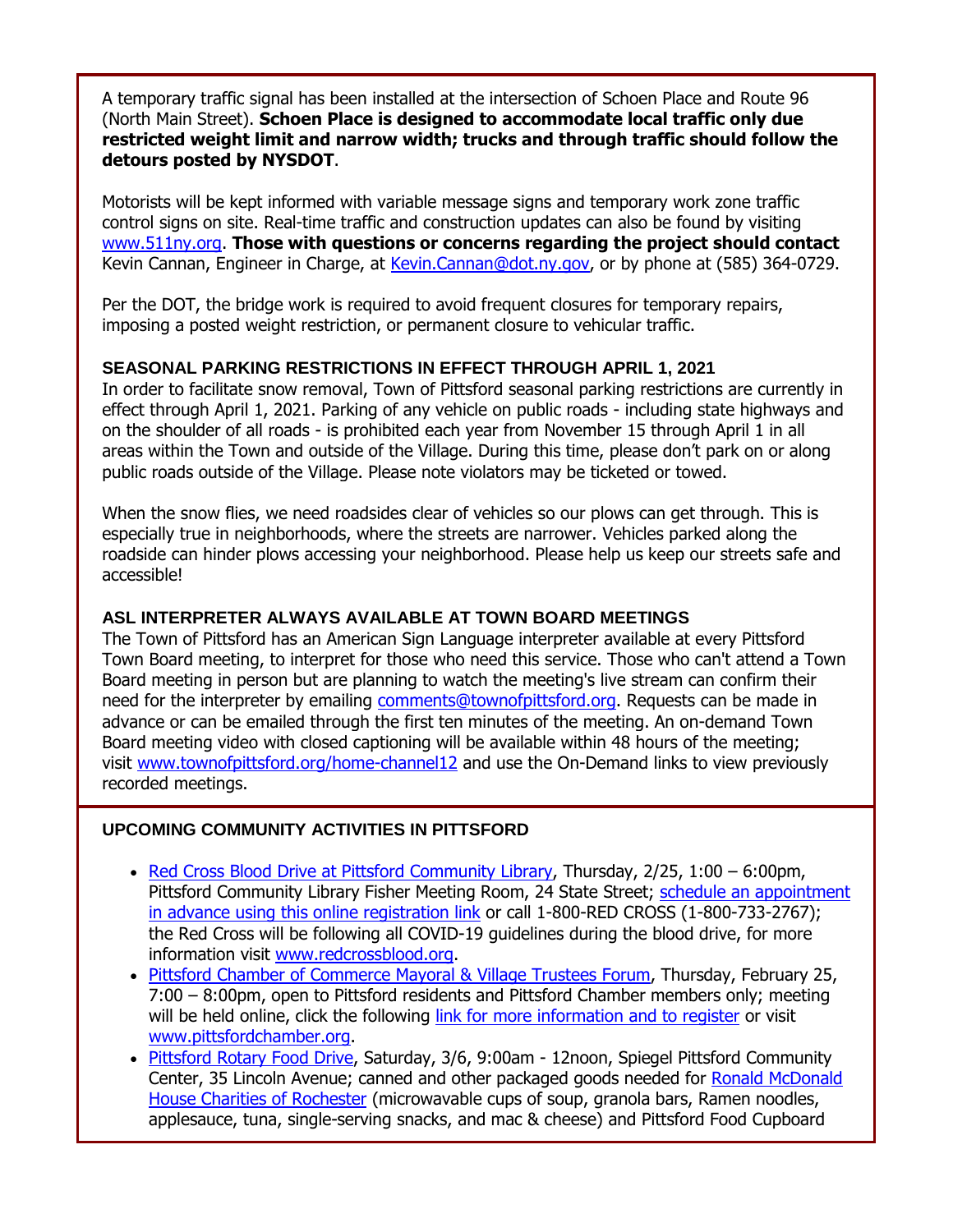(see [list of Pittsford Food Cupboard needs here\)](http://r20.rs6.net/tn.jsp?f=001odivNNQ7vWuHnUpd30LdpoIosi8BXWQVl78BW-ObLpk45f7mAHXcS3TuQOlMgyd3x2mfzE_mC_pLdrDrUpG1yAwjT4ElMGNHCibeHAFan6c7gCoXVMQlHVDSLacErZM5o7jWQM13bIsyd3RdiEQoaPJVpe3icE2YYIZybNGQP_LCpSYmcZ1pkFYAJMMC918Z&c=y9sh7mkpeuacBUf7XOf6TdCxnwGflFkeShgxmwICPvS3gG3zhWjrXw==&ch=GWA1XfCcw3aH8a4haHeLH92JYnvoPEkprA9ypLHmGJx7tJKI8PY5Cw==); [Pittsford Youth Services](http://r20.rs6.net/tn.jsp?f=001odivNNQ7vWuHnUpd30LdpoIosi8BXWQVl78BW-ObLpk45f7mAHXcSz33s6q_9qWer_JMWo8nf6WNv59RSro5qHZPSe6U4lbHDii-1ZnzijIppjRXBVZN5p8Muy1-gHBzdZ7u6d2rxjMp4TnyDfbc5JiRIFSc2Ry9kc8mXJk634g=&c=y9sh7mkpeuacBUf7XOf6TdCxnwGflFkeShgxmwICPvS3gG3zhWjrXw==&ch=GWA1XfCcw3aH8a4haHeLH92JYnvoPEkprA9ypLHmGJx7tJKI8PY5Cw==) staff will be on hand to provide information and sell PYS Duck Drop masks to benefit PYS program.

 [Town of Pittsford Zoning Code Update Workshop,](http://r20.rs6.net/tn.jsp?f=001odivNNQ7vWuHnUpd30LdpoIosi8BXWQVl78BW-ObLpk45f7mAHXcSwvOLbRsAGvRZMXFKEC4-CWTDLeQbePmm8Uxd3Byi8tVVwft32EqADnww6wLRb1ay8EIZEkLJyOOwAXoUxD9ute9M2kVaMULKDoy0YKwiVe5tAXON2ddhps=&c=y9sh7mkpeuacBUf7XOf6TdCxnwGflFkeShgxmwICPvS3gG3zhWjrXw==&ch=GWA1XfCcw3aH8a4haHeLH92JYnvoPEkprA9ypLHmGJx7tJKI8PY5Cw==) Saturday, March 13, 10:00am via Zoom; Town of Pittsford residents, business and property owners, community leaders, and taxpayers are encouraged to participate; access meeting link and additional information at [www.townofpittsford.org/zoningupdate.](http://r20.rs6.net/tn.jsp?f=001odivNNQ7vWuHnUpd30LdpoIosi8BXWQVl78BW-ObLpk45f7mAHXcSwvOLbRsAGvRZMXFKEC4-CWTDLeQbePmm8Uxd3Byi8tVVwft32EqADnww6wLRb1ay8EIZEkLJyOOwAXoUxD9ute9M2kVaMULKDoy0YKwiVe5tAXON2ddhps=&c=y9sh7mkpeuacBUf7XOf6TdCxnwGflFkeShgxmwICPvS3gG3zhWjrXw==&ch=GWA1XfCcw3aH8a4haHeLH92JYnvoPEkprA9ypLHmGJx7tJKI8PY5Cw==)

#### **TOWN OF PITTSFORD BOARD MEETINGS**

- **Design Review and Historic Preservation Board**, Thursday, 2/25, 6:00pm, ONLINE ACCESS via Zoom video conferencing; information for accessing and viewing the meeting can be found on page 2 of the meeting agenda; the meeting agenda is posted at least two days prior to the meeting on the Town website here: [www.townofpittsford.org/home](http://r20.rs6.net/tn.jsp?f=001odivNNQ7vWuHnUpd30LdpoIosi8BXWQVl78BW-ObLpk45f7mAHXcS_HXqzOYAgeWIQ9vWT7wfzuLMtipxvXM0vM9GqTEr1ANKBQmHZZPfSjtyQ9edE7Zs5orr8qj37QGvTAV2zuLI3HIW2OOcDdUr_BXMZqiBnEKt6Y5o74FteY=&c=y9sh7mkpeuacBUf7XOf6TdCxnwGflFkeShgxmwICPvS3gG3zhWjrXw==&ch=GWA1XfCcw3aH8a4haHeLH92JYnvoPEkprA9ypLHmGJx7tJKI8PY5Cw==)[minutes](http://r20.rs6.net/tn.jsp?f=001odivNNQ7vWuHnUpd30LdpoIosi8BXWQVl78BW-ObLpk45f7mAHXcS_HXqzOYAgeWIQ9vWT7wfzuLMtipxvXM0vM9GqTEr1ANKBQmHZZPfSjtyQ9edE7Zs5orr8qj37QGvTAV2zuLI3HIW2OOcDdUr_BXMZqiBnEKt6Y5o74FteY=&c=y9sh7mkpeuacBUf7XOf6TdCxnwGflFkeShgxmwICPvS3gG3zhWjrXw==&ch=GWA1XfCcw3aH8a4haHeLH92JYnvoPEkprA9ypLHmGJx7tJKI8PY5Cw==)
- **Environmental Board**, Monday, 3/1, 7:00pm, ONLINE ACCESS via Zoom video conferencing; information for accessing and viewing the meeting can be found on page 2 of the meeting agenda; the meeting agenda is posted at least two days prior to the meeting on the Town website here: [www.townofpittsford.org/home-minutes](http://r20.rs6.net/tn.jsp?f=001odivNNQ7vWuHnUpd30LdpoIosi8BXWQVl78BW-ObLpk45f7mAHXcS_HXqzOYAgeWIQ9vWT7wfzuLMtipxvXM0vM9GqTEr1ANKBQmHZZPfSjtyQ9edE7Zs5orr8qj37QGvTAV2zuLI3HIW2OOcDdUr_BXMZqiBnEKt6Y5o74FteY=&c=y9sh7mkpeuacBUf7XOf6TdCxnwGflFkeShgxmwICPvS3gG3zhWjrXw==&ch=GWA1XfCcw3aH8a4haHeLH92JYnvoPEkprA9ypLHmGJx7tJKI8PY5Cw==)
- **Town Board**, Tuesday, 3/2, 6:00pm, ASL interpretation provided, ONLINE ACCESS via Zoom video conferencing; information for accessing and viewing the meeting can be found on page 2 of the meeting agenda; the meeting agenda is posted at least two days prior to the meeting on the Town website here: [www.townofpittsford.org/home-minutes](http://r20.rs6.net/tn.jsp?f=001odivNNQ7vWuHnUpd30LdpoIosi8BXWQVl78BW-ObLpk45f7mAHXcS_HXqzOYAgeWIQ9vWT7wfzuLMtipxvXM0vM9GqTEr1ANKBQmHZZPfSjtyQ9edE7Zs5orr8qj37QGvTAV2zuLI3HIW2OOcDdUr_BXMZqiBnEKt6Y5o74FteY=&c=y9sh7mkpeuacBUf7XOf6TdCxnwGflFkeShgxmwICPvS3gG3zhWjrXw==&ch=GWA1XfCcw3aH8a4haHeLH92JYnvoPEkprA9ypLHmGJx7tJKI8PY5Cw==)

#### **COMMUNITY MEETINGS CALENDAR**

- [Pittsford Chamber of Commerce Mayoral & Village Trustees Forum,](http://r20.rs6.net/tn.jsp?f=001odivNNQ7vWuHnUpd30LdpoIosi8BXWQVl78BW-ObLpk45f7mAHXcSwvOLbRsAGvRITCLbjztzDk-vTyk-ZFn6hGdokv18MEn49vCPVREaYJyBKYquwDKTNE514hr3jHZgNSkZm94vq06WA2H7cZW8xCfqAA_Lfofdti05ua2UciI-uAPMyQWuRtSlwBcsL1CWrjltGro1O4YadaZqd3OOdc1dJMcpajNs0yi-t52eLk2E3L7eKp7lg==&c=y9sh7mkpeuacBUf7XOf6TdCxnwGflFkeShgxmwICPvS3gG3zhWjrXw==&ch=GWA1XfCcw3aH8a4haHeLH92JYnvoPEkprA9ypLHmGJx7tJKI8PY5Cw==) Thursday, February 25, 7:00 – 8:00pm, open to Pittsford residents and Pittsford Chamber members only; meeting will be held online, click the following [link for more information and to register](http://r20.rs6.net/tn.jsp?f=001odivNNQ7vWuHnUpd30LdpoIosi8BXWQVl78BW-ObLpk45f7mAHXcSwvOLbRsAGvRITCLbjztzDk-vTyk-ZFn6hGdokv18MEn49vCPVREaYJyBKYquwDKTNE514hr3jHZgNSkZm94vq06WA2H7cZW8xCfqAA_Lfofdti05ua2UciI-uAPMyQWuRtSlwBcsL1CWrjltGro1O4YadaZqd3OOdc1dJMcpajNs0yi-t52eLk2E3L7eKp7lg==&c=y9sh7mkpeuacBUf7XOf6TdCxnwGflFkeShgxmwICPvS3gG3zhWjrXw==&ch=GWA1XfCcw3aH8a4haHeLH92JYnvoPEkprA9ypLHmGJx7tJKI8PY5Cw==) or visit [www.pittsfordchamber.org.](http://r20.rs6.net/tn.jsp?f=001odivNNQ7vWuHnUpd30LdpoIosi8BXWQVl78BW-ObLpk45f7mAHXcS8yv7VKuvig5_3TGiIJI3tbA_X8tzK3FRClG7Kc_tVPOfGmam68suLUVTfiVn1UbLIds82mMiwpW24CfMUyTxwbmX5o_A-rdm_EjczA_k9g7&c=y9sh7mkpeuacBUf7XOf6TdCxnwGflFkeShgxmwICPvS3gG3zhWjrXw==&ch=GWA1XfCcw3aH8a4haHeLH92JYnvoPEkprA9ypLHmGJx7tJKI8PY5Cw==)
- [American Legion Rayson-Miller Post 899](http://r20.rs6.net/tn.jsp?f=001odivNNQ7vWuHnUpd30LdpoIosi8BXWQVl78BW-ObLpk45f7mAHXcSxRtoTQx_Tq-r2NC3yeaRBANzRMrZ7bQdbASEyUHKv7R_7Elr7oX6BAeMEJ13j0g_JeWx_mXJStbyMu3dFLbfAcL4EjLonylNb57B5444VmJ&c=y9sh7mkpeuacBUf7XOf6TdCxnwGflFkeShgxmwICPvS3gG3zhWjrXw==&ch=GWA1XfCcw3aH8a4haHeLH92JYnvoPEkprA9ypLHmGJx7tJKI8PY5Cw==) TUESDAY MORNING BREAKFAST MEETINGS CANCELED UNTIL FURTHER NOTICE due to COVID-19 coronavirus social distancing requirements. Eligible veterans welcome to join the Post; for [membership information](http://r20.rs6.net/tn.jsp?f=001odivNNQ7vWuHnUpd30LdpoIosi8BXWQVl78BW-ObLpk45f7mAHXcSxRtoTQx_Tq-C0AOew-mPMibKyYKcrGPTF3mNZABHwYPjmD4AELrtMUFIcGachG7NR31CRfy77OcXMqV7-_RgTZeTNbavRhrzU43POCPrb-5qWrgjnBeXyoAzCmSXYa58JwQg3UNnEsJ&c=y9sh7mkpeuacBUf7XOf6TdCxnwGflFkeShgxmwICPvS3gG3zhWjrXw==&ch=GWA1XfCcw3aH8a4haHeLH92JYnvoPEkprA9ypLHmGJx7tJKI8PY5Cw==) visit the [Rayson-Miller Post website](http://r20.rs6.net/tn.jsp?f=001odivNNQ7vWuHnUpd30LdpoIosi8BXWQVl78BW-ObLpk45f7mAHXcSz3UoQubIOvNxNaI14AsaBdkCqQCGRsOYJZAHRizLLywY5Au_H3eNt7CSEUCSzpSsNkdqZtOWSjNKiuyBrPy2adhIxqV5MB3J4r0UKm1PSQBQr9e75ayeXZYNryrehLfwcggtoutdZIWdwKvQCY-xFwVQNKYTtVp_ujdxYFy-vdKfZP1RAnaEFdXVb21McoH4QQV_CWf-xCK&c=y9sh7mkpeuacBUf7XOf6TdCxnwGflFkeShgxmwICPvS3gG3zhWjrXw==&ch=GWA1XfCcw3aH8a4haHeLH92JYnvoPEkprA9ypLHmGJx7tJKI8PY5Cw==)
- [Pittsford Rotary Club,](http://r20.rs6.net/tn.jsp?f=001odivNNQ7vWuHnUpd30LdpoIosi8BXWQVl78BW-ObLpk45f7mAHXcS_HXqzOYAgeWUM3Jug626nKU1026jiQjNssGJoGKsMHgqd5z806Hd-hUHmD7R566AmdRw9DgXpmbNa4szlmMxeSf70c5nrKW36O0R58OC_cM&c=y9sh7mkpeuacBUf7XOf6TdCxnwGflFkeShgxmwICPvS3gG3zhWjrXw==&ch=GWA1XfCcw3aH8a4haHeLH92JYnvoPEkprA9ypLHmGJx7tJKI8PY5Cw==) WEEKLY IN-PERSON MEETINGS CANCELED UNTIL FURTHER NOTICE due to COVID-19 coronavirus social distancing requirements; check the Pittsford Rotary Facebook page for virtual meeting information.
- Pittsford [Art Group](http://r20.rs6.net/tn.jsp?f=001odivNNQ7vWuHnUpd30LdpoIosi8BXWQVl78BW-ObLpk45f7mAHXcS1hVAYhACkBDnps7Ob-2UvcPlnPjT6teh4lZeIiYDKKAWRi-LK7eSP_l9Q38OpL9OHOGFI8QeIr0ZHk5Fw-DLjHKcUFwPEkpeOJTiFiUf--uVRXw-RYPouM=&c=y9sh7mkpeuacBUf7XOf6TdCxnwGflFkeShgxmwICPvS3gG3zhWjrXw==&ch=GWA1XfCcw3aH8a4haHeLH92JYnvoPEkprA9ypLHmGJx7tJKI8PY5Cw==) is conducting monthly meetings for members via Zoom and typically displays artwork at the Pittsford Town Hall, Village Hall, The Friendly Home, Star Physical Therapy and the First Presbyterian Church of Pittsford. For further information or to become a member, please visit [www.pittsfordartgroup.com](http://r20.rs6.net/tn.jsp?f=001odivNNQ7vWuHnUpd30LdpoIosi8BXWQVl78BW-ObLpk45f7mAHXcS0rb4u37z7XrczRC__5ffNHiQLbQi5IuhPqgfmecz9TzjMi8-BoE-CD3bT7BVcVCjQ51im0wrIQZXuJM8XxO3BIonsL_sXjAmHdaOmoVCEgj&c=y9sh7mkpeuacBUf7XOf6TdCxnwGflFkeShgxmwICPvS3gG3zhWjrXw==&ch=GWA1XfCcw3aH8a4haHeLH92JYnvoPEkprA9ypLHmGJx7tJKI8PY5Cw==) or contact PAG president [Margie Mitchell](mailto:mhsmitchell@gmail.com?subject=Pittsford%20Art%20Group%20Meetings%20and%20Membership)

## **Town Facility Access**

**Spiegel Pittsford Community Center** - building is open 8:00am - 5:00pm Monday through Friday and open during program hours evenings and weekends. Senior "Grab N Go" meals will continue every Wednesday and Friday; pickup is at the bus loop behind the Community Center. Registration for low-risk activities and virtual programs begins in advance of each session. See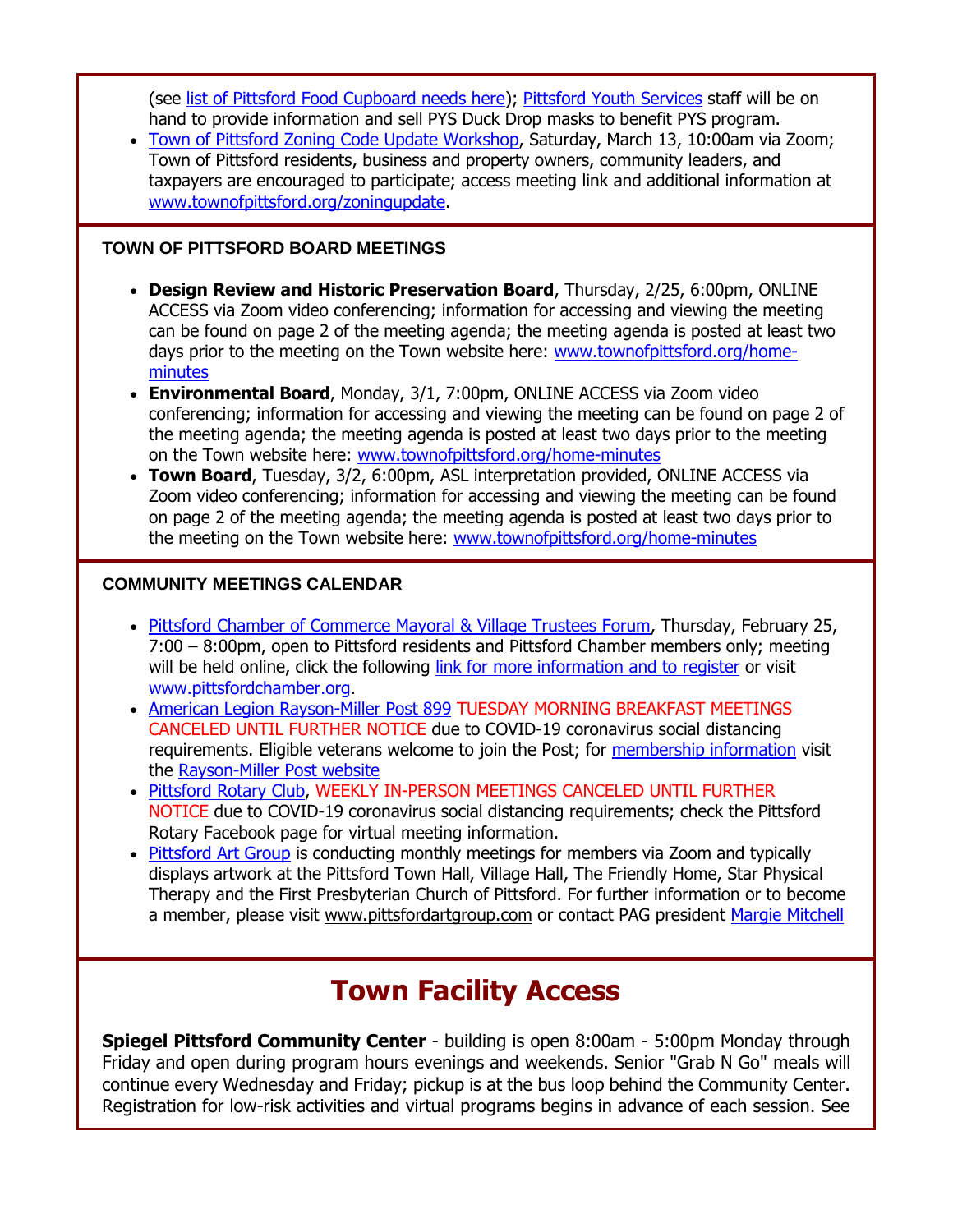Program Info & Registration link at [www.townofpittsford.org/home-recreation.](http://r20.rs6.net/tn.jsp?f=001odivNNQ7vWuHnUpd30LdpoIosi8BXWQVl78BW-ObLpk45f7mAHXcS18JRe0UJ21jr5v2OipxFh9Z7SDYEh8P6fhpcByFjnaA0rkOwcsPM3WwGfLZvq9YFrq4ehxzZ8Pqc01ClDWaKNbsr1CTJJp2COe6cH52fAiCMbczKb4vXP5yjmC0_GmhKQ==&c=y9sh7mkpeuacBUf7XOf6TdCxnwGflFkeShgxmwICPvS3gG3zhWjrXw==&ch=GWA1XfCcw3aH8a4haHeLH92JYnvoPEkprA9ypLHmGJx7tJKI8PY5Cw==) Programs will continue to open as we receive further guidance.

**Pittsford Community Library** - the Library is now open for limited hours and services; enter from the parking lot entrance. The Library also has many online resources, programs and activities for all ages to enjoy. For current Library hours, services, resources, and other updates, visit the Library's update page at [www.bit.ly/pclupdates.](http://r20.rs6.net/tn.jsp?f=001odivNNQ7vWuHnUpd30LdpoIosi8BXWQVl78BW-ObLpk45f7mAHXcS7ZxZaUaW_nPAbxZU9MfomZ4e2JOZTh-QRvtBPYuF69zwAKBvLZQO4W6DKVB5mc6vukD4NSOxyEvzlA40vTbMquZaCHEc-firQ==&c=y9sh7mkpeuacBUf7XOf6TdCxnwGflFkeShgxmwICPvS3gG3zhWjrXw==&ch=GWA1XfCcw3aH8a4haHeLH92JYnvoPEkprA9ypLHmGJx7tJKI8PY5Cw==) For virtual children's programming check the Library's Facebook page [www.facebook.com/PittsfordLibrary/.](http://r20.rs6.net/tn.jsp?f=001odivNNQ7vWuHnUpd30LdpoIosi8BXWQVl78BW-ObLpk45f7mAHXcS13K0623Vq8U-7_7wPw6PU7XpAr1YmP3I5M7XnPsKLfXpIxsFlikJUbJO1VQL718D5T0ElrE_Wl-f_MDNTmPO7c_O1VS9voRUU-wo0mGJ0lJiGMjl0NrPIE=&c=y9sh7mkpeuacBUf7XOf6TdCxnwGflFkeShgxmwICPvS3gG3zhWjrXw==&ch=GWA1XfCcw3aH8a4haHeLH92JYnvoPEkprA9ypLHmGJx7tJKI8PY5Cw==) The Book Drop return area is open; please only deposit returned books; for information on book sale donations visit [www.pittsfordlibraryfriends.com.](http://r20.rs6.net/tn.jsp?f=001odivNNQ7vWuHnUpd30LdpoIosi8BXWQVl78BW-ObLpk45f7mAHXcSwGudIl5vYFgd73yz-A3uAecKLDFRWoX7DxPvAN8pQ5syA7Tv3PqgSfdNxrJO7MFQhXj2yYGzgOXUdlX5Hqt_WoyFExJqZNSySM4juxfdk7_K9Bt-eZHmy0=&c=y9sh7mkpeuacBUf7XOf6TdCxnwGflFkeShgxmwICPvS3gG3zhWjrXw==&ch=GWA1XfCcw3aH8a4haHeLH92JYnvoPEkprA9ypLHmGJx7tJKI8PY5Cw==) Regular due dates for all materials have resumed; check your receipt or your Library account for exact due dates. Low contact pickup of Library materials is available for Monroe County Library System cardholders.

**Town Hall** is open to residents by appointment only; in-person meetings will be limited and allowed only when absolutely necessary. Calls should be made to the department related to the inquiry. Town Hall remains staffed to handle business online and by mail, phone, email and the "drop slot" to the right of the front door and at the back door of Town Hall.

**Town Clerk:** All services of the Town Clerk are available online, by mail, phone and email. If necessary, an appointment can be arranged. Contact at 248-6210 or Idillon@townofpittsford.org, mail materials to Pittsford Town Clerk's Office, 11 South Main Street, Pittsford NY 14534. Services info at [www.townofpittsford.org/home-clerk.](http://r20.rs6.net/tn.jsp?f=001odivNNQ7vWuHnUpd30LdpoIosi8BXWQVl78BW-ObLpk45f7mAHXcSwpSDQ8zrqtjSTQcc2jVl-CUy_pqvhNT8-opRs3_IYJulB4PNEoNxma8XQqeGF8OaNYM4vbrTRcUdubIpJHm3VL9iFcZ1Ik3ZYihvg24LpoR7iL9n8ZxIFo=&c=y9sh7mkpeuacBUf7XOf6TdCxnwGflFkeShgxmwICPvS3gG3zhWjrXw==&ch=GWA1XfCcw3aH8a4haHeLH92JYnvoPEkprA9ypLHmGJx7tJKI8PY5Cw==)

**Town Court:** Pittsford Town Court sessions are being scheduled on a limited basis. Town Court staff are available via phone and email Monday - Friday from 9:00am - 5:00pm; call (585) 248 6238 or email at [pdromgoole@townofpittsford.org.](mailto:pdromgoole@townofpittsford.org) Visitors must follow appropriate health safety and social distancing requirements for Court appearances and Court Office visits.

**All Town Playgrounds:** residents may use Town playgrounds at their own risk, as it is not possible for the Town to keep equipment appropriately sanitized after every use. Those using Town playgrounds are expected to observe COVID-19 social distancing and hygiene protocols.

**All Town Parks:** Farm View Park and Hopkins Park are closed as of November 2020 and will remain closed through the spring of 2021. All other Town parks remain open; all courts are open, all athletic fields are open to groups of 25 individuals or less, and all trails and walkways are accessible. Those using Town parks are expected to observe COVID-19 social distancing and hygiene protocols.

**Thornell Farm Park:** the park is open and per State requirements, all grass and turf sports fields are open to group activities of 25 individuals or less; the tennis courts, trails, walkways and the playground are open to residents. COVID-19 social distancing and hygiene protocols are required.

**King's Bend Park Lodges:** the lodges are open for reservations; per State and Federal governments all COVID-19 safety guidelines must be followed while at the lodges. Lodge capacities will adhere to New York State COVID-19 guidelines. Please note COVID-19 social distancing and hygiene protocols are required.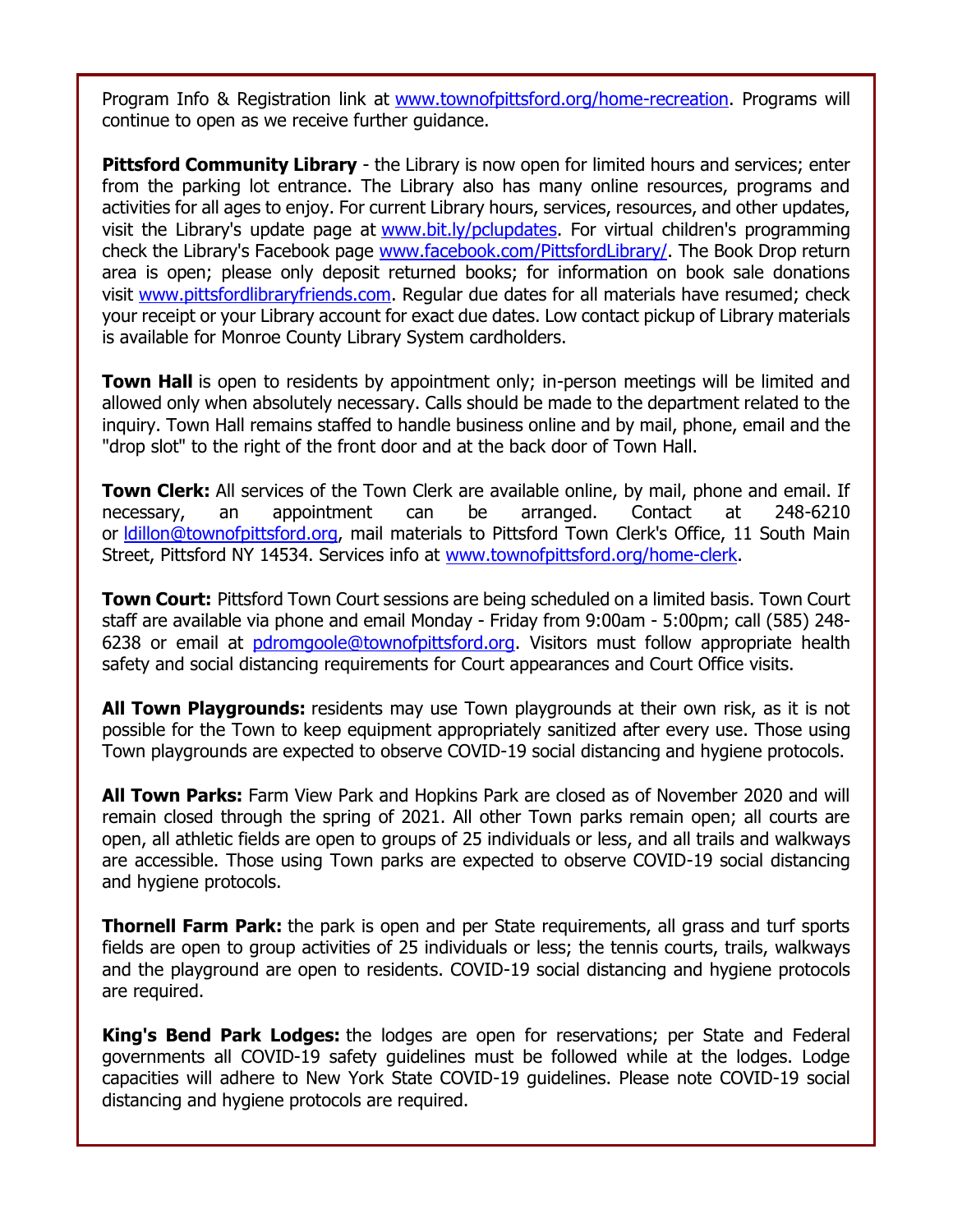**The Mile Post School:** the building is closed to the public until further notice, as the site is being used as a Public Works crew operation center.

**Building Department:** As of May 15, 2020 the Governor has begun the phased reopening of New York State. The Town of Pittsford and the surrounding Finger Lakes region have met the criteria set by the Governor to reopen. Construction is included in Phase 1 of the reopening plan. As construction moves forward, all COVID-19 safety guidelines set by the State and Federal governments must be followed while on the job site. To protect the community and limit the spread of COVID-19, the Town of Pittsford has altered accordingly its inspection and permitting procedures. See the Town of Pittsford COVID-19 Building Inspection Procedures for details; additional information can be found here: New York State Construction Guidelines. For more information contact Town of Pittsford Building Inspector Mark Lenzi at [mlenzi@townofpittsford.org](mailto:mlenzi@townofpittsford.org?subject=COVID-19%20Construciton%20Information) or call the Town Building Department at 585-248-6265.

**Town Public Works** - Highway, Sewer and Parks Departments: All operations continue. Crews in these departments are following hygiene and social distancing protocols in light of the COVID-19 threat.

#### **Monroe County Services at Town facilities:**

The County has suspended until further notice Passport Services at Town Hall and Mobile DMV service at Pittsford Town Court. Find updated information for Monroe County DMV here [https://www2.monroecounty.gov/clerk-COVID-19.](http://r20.rs6.net/tn.jsp?f=001odivNNQ7vWuHnUpd30LdpoIosi8BXWQVl78BW-ObLpk45f7mAHXcS9JgzUramnMEvyrxvp2q63icvqHO5T3tztv-BCCRPBF9dlsIMGQjeoR9B1N4XGjNTrEw83z0Sa3zyZFr2Udg_Hy6KUD7bcKBtMop3MHsBO3DdFxeC_dA12U=&c=y9sh7mkpeuacBUf7XOf6TdCxnwGflFkeShgxmwICPvS3gG3zhWjrXw==&ch=GWA1XfCcw3aH8a4haHeLH92JYnvoPEkprA9ypLHmGJx7tJKI8PY5Cw==)

Further information and updates can be found at [www.townofpittsford.org/covid-19info.](http://r20.rs6.net/tn.jsp?f=001odivNNQ7vWuHnUpd30LdpoIosi8BXWQVl78BW-ObLpk45f7mAHXcSxDGT0d_c9JldokKC0DstrEsIbzB2EDovB26s14BQdA7S4csIRUibAkbUYVNqPG-srxfyzEqyB6DbqbFaRzjlQOs9lYSG03_JvraoyvZy_EjfqAiPzfpmMc=&c=y9sh7mkpeuacBUf7XOf6TdCxnwGflFkeShgxmwICPvS3gG3zhWjrXw==&ch=GWA1XfCcw3aH8a4haHeLH92JYnvoPEkprA9ypLHmGJx7tJKI8PY5Cw==)

## **COVID-19 Coronavirus Information Links**

Further Town of Pittsford COVID-19 coronavirus information and updates can be found at [www.townofpittsford.org/covid-19info.](http://r20.rs6.net/tn.jsp?f=001odivNNQ7vWuHnUpd30LdpoIosi8BXWQVl78BW-ObLpk45f7mAHXcSxDGT0d_c9JldokKC0DstrEsIbzB2EDovB26s14BQdA7S4csIRUibAkbUYVNqPG-srxfyzEqyB6DbqbFaRzjlQOs9lYSG03_JvraoyvZy_EjfqAiPzfpmMc=&c=y9sh7mkpeuacBUf7XOf6TdCxnwGflFkeShgxmwICPvS3gG3zhWjrXw==&ch=GWA1XfCcw3aH8a4haHeLH92JYnvoPEkprA9ypLHmGJx7tJKI8PY5Cw==)

[Pittsford Central School District COVID-19 Coronavirus Updates](http://r20.rs6.net/tn.jsp?f=001odivNNQ7vWuHnUpd30LdpoIosi8BXWQVl78BW-ObLpk45f7mAHXcS13K0623Vq8U86ToINW-2K6uwjxVysRBm1_iDPnyDyu4-3AqLzG3bYuM04PGfRzL2i2qBWrOUTLbW4iJPFOQzDdjQ3cAfKVrKzxkYByz_D5XOy7ej-27yRKV9GFjt-9RMQ==&c=y9sh7mkpeuacBUf7XOf6TdCxnwGflFkeShgxmwICPvS3gG3zhWjrXw==&ch=GWA1XfCcw3aH8a4haHeLH92JYnvoPEkprA9ypLHmGJx7tJKI8PY5Cw==)

You can find information on COVID-19 coronavirus at the County Health Department's website: [https://www2.monroecounty.gov/health-index.php.](http://r20.rs6.net/tn.jsp?f=001odivNNQ7vWuHnUpd30LdpoIosi8BXWQVl78BW-ObLpk45f7mAHXcSzzisBRyAv65l11d9t4u7mRMyKONbKwNJ8N7a3gj2tvdCpjbySg5BpIMpwgcIZZEt5KoOt7aNMhQxv2lPrz6UXnacVKrRNChU8Phk9UlNi9FM3lbwCaiRBjk3k6o_rZZmw==&c=y9sh7mkpeuacBUf7XOf6TdCxnwGflFkeShgxmwICPvS3gG3zhWjrXw==&ch=GWA1XfCcw3aH8a4haHeLH92JYnvoPEkprA9ypLHmGJx7tJKI8PY5Cw==)

Additional information about business closure requirements throughout Monroe County can be found on the County's Website: [www.monroecounty.gov](http://r20.rs6.net/tn.jsp?f=001odivNNQ7vWuHnUpd30LdpoIosi8BXWQVl78BW-ObLpk45f7mAHXcS33b3Q91Kbg4dghE9_Hi2AqL-0QMR0NrJwJRtxdCvNRV5S1pRmYEjuxtEmbS-0r8U8Ms8u1K5zPqWEGg0l3IRQBM3PNSIt-6_Q==&c=y9sh7mkpeuacBUf7XOf6TdCxnwGflFkeShgxmwICPvS3gG3zhWjrXw==&ch=GWA1XfCcw3aH8a4haHeLH92JYnvoPEkprA9ypLHmGJx7tJKI8PY5Cw==)

The CDC also has information on its website at [https://www.cdc.gov/coronavirus/2019](http://r20.rs6.net/tn.jsp?f=001odivNNQ7vWuHnUpd30LdpoIosi8BXWQVl78BW-ObLpk45f7mAHXcSzzisBRyAv653FrWMivYbnCyyrLOtFbq-7yEtz0yG8cmComxPBuAfpkHv9yoaLKttvaG-Wnajma9y4vYgH43-WZKioMh8E2T4vKr3g58srRkToZx1TPC6DCZiCs6zZWEv2K97HyXg7u4NQPIkmVDtQLw8XwS47dgmxFhWc4yKTRH&c=y9sh7mkpeuacBUf7XOf6TdCxnwGflFkeShgxmwICPvS3gG3zhWjrXw==&ch=GWA1XfCcw3aH8a4haHeLH92JYnvoPEkprA9ypLHmGJx7tJKI8PY5Cw==) [ncov/about/share-facts-stop-fear.html.](http://r20.rs6.net/tn.jsp?f=001odivNNQ7vWuHnUpd30LdpoIosi8BXWQVl78BW-ObLpk45f7mAHXcSzzisBRyAv653FrWMivYbnCyyrLOtFbq-7yEtz0yG8cmComxPBuAfpkHv9yoaLKttvaG-Wnajma9y4vYgH43-WZKioMh8E2T4vKr3g58srRkToZx1TPC6DCZiCs6zZWEv2K97HyXg7u4NQPIkmVDtQLw8XwS47dgmxFhWc4yKTRH&c=y9sh7mkpeuacBUf7XOf6TdCxnwGflFkeShgxmwICPvS3gG3zhWjrXw==&ch=GWA1XfCcw3aH8a4haHeLH92JYnvoPEkprA9ypLHmGJx7tJKI8PY5Cw==)

In addition, the CDC has information relevant to anyone planning to travel outside of the United States: [https://www.cdc.gov/coronavirus/2019](http://r20.rs6.net/tn.jsp?f=001odivNNQ7vWuHnUpd30LdpoIosi8BXWQVl78BW-ObLpk45f7mAHXcSzzisBRyAv659pubs2ZRvhT1uKHCi7xQRckXT7PyfHVOGp917f0AcpHlU4_EqTsrtRKRI8AmfXXmzU0kNklBVX247VS3r56BMUzxBFE3nc31VbRTsR0cfZjL2iL8sYSRgHtlMZSbdV5lxMF1lbquyOYdej-ViIVrdHYG3-yxc_RzDjP5Dp1s5AMd0Myec6R8y4Uj4m8gdaGp&c=y9sh7mkpeuacBUf7XOf6TdCxnwGflFkeShgxmwICPvS3gG3zhWjrXw==&ch=GWA1XfCcw3aH8a4haHeLH92JYnvoPEkprA9ypLHmGJx7tJKI8PY5Cw==) [ncov/travelers/index.html?deliveryName=USCDC\\_2067-DM20785.](http://r20.rs6.net/tn.jsp?f=001odivNNQ7vWuHnUpd30LdpoIosi8BXWQVl78BW-ObLpk45f7mAHXcSzzisBRyAv659pubs2ZRvhT1uKHCi7xQRckXT7PyfHVOGp917f0AcpHlU4_EqTsrtRKRI8AmfXXmzU0kNklBVX247VS3r56BMUzxBFE3nc31VbRTsR0cfZjL2iL8sYSRgHtlMZSbdV5lxMF1lbquyOYdej-ViIVrdHYG3-yxc_RzDjP5Dp1s5AMd0Myec6R8y4Uj4m8gdaGp&c=y9sh7mkpeuacBUf7XOf6TdCxnwGflFkeShgxmwICPvS3gG3zhWjrXw==&ch=GWA1XfCcw3aH8a4haHeLH92JYnvoPEkprA9ypLHmGJx7tJKI8PY5Cw==)

#### **If you have been forwarded this eNews issue and wish to subscribe, visit**